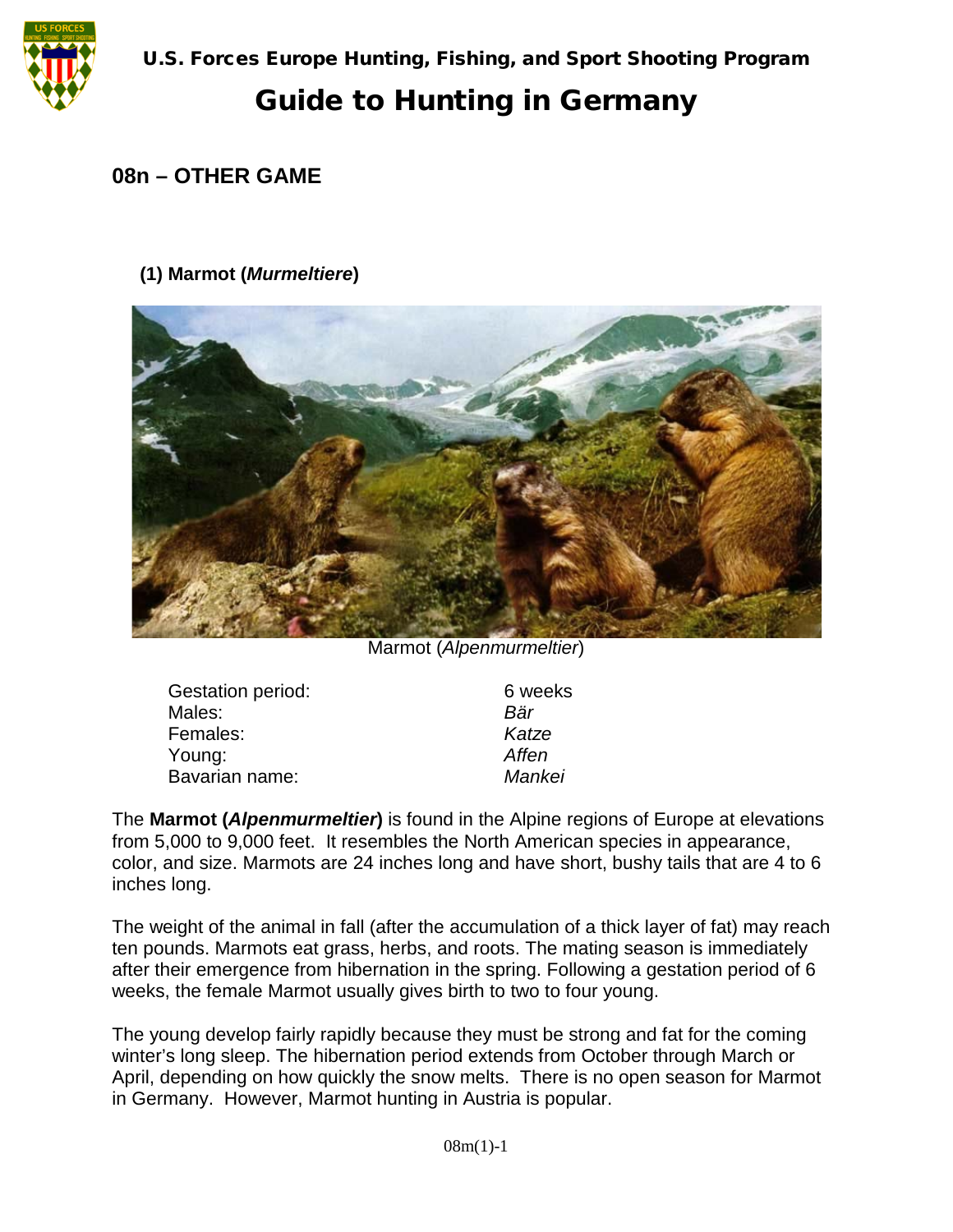

U.S. Forces Europe Hunting, Fishing, and Sport Shooting Program

# Guide to Hunting in Germany

#### **(2) Seals (***Robben***)**



Seals (*Robben*)

The common **Seal (***Robben***)** can attain a length of up to 5 feet, and before mating season, old males may weigh close to 200 pounds. The body of the seal is torpedo shaped with a rounded head. The hind limbs are permanently turned rearward to ease water movement.

The front limbs (flippers) are little more than hands in external appearance. These flippers are folded against the side of the body while swimming.

Seals are at home in salty water and spent most of their life in the sea. The common seal is found along the coastal waters from New Jersey to Greenland and from Spain to the Arctic coast of Norway. In Germany seal is found along the coast of the North Sea.

There is now no open season for seal. The hunting law, however, requires that an annual game census be taken.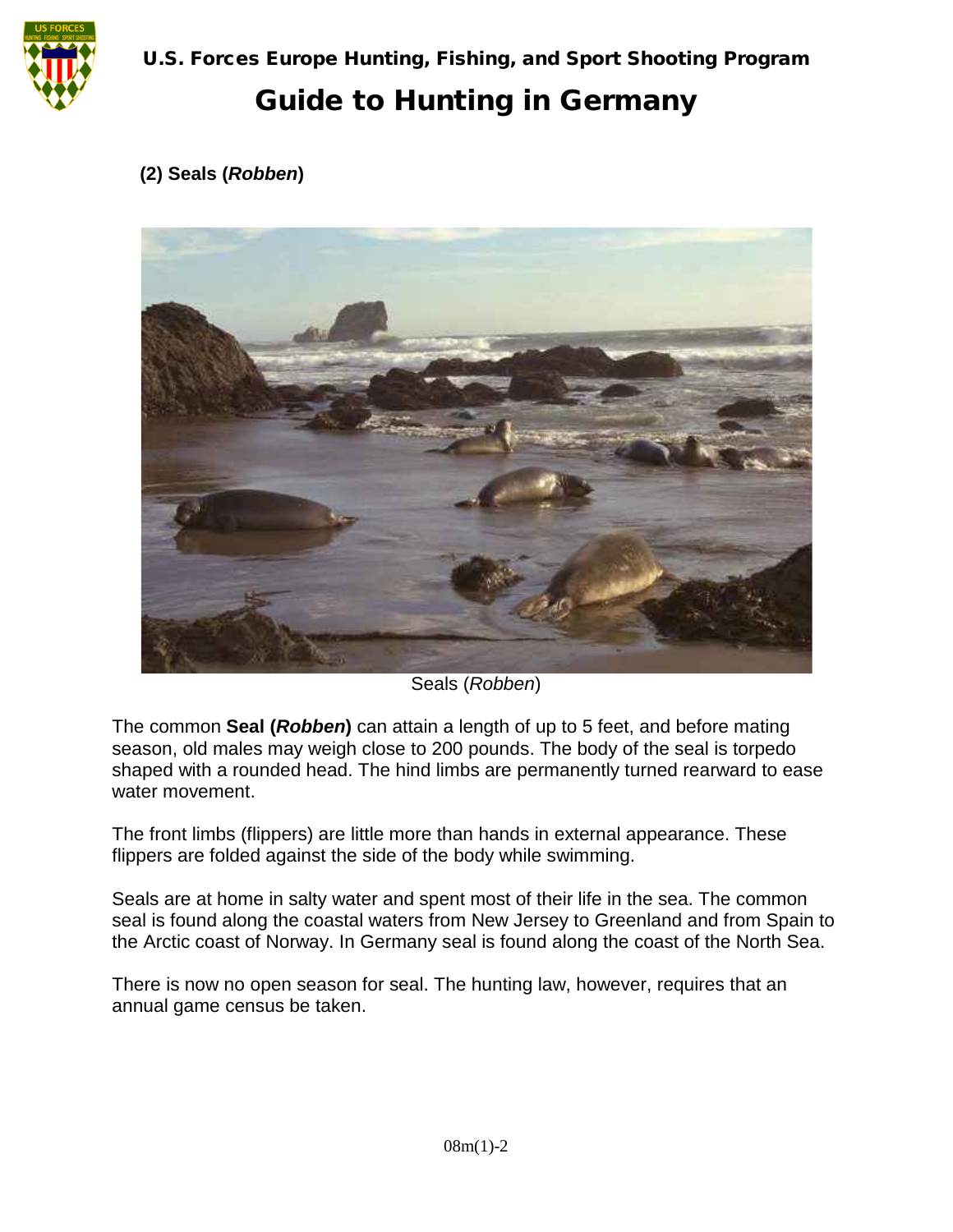

U.S. Forces Europe Hunting, Fishing, and Sport Shooting Program

# Guide to Hunting in Germany

#### **(3) Snipe (***Bekassine***)**



Snipe (*Bekassine*)

The **Snipe (***Bekassine***)** may be confused with the Woodcock because of its similarly long bill, habitat, and general appearance. The snipe can be distinguished from the woodcock, however, by the markings on its head, its smaller body, its sharply pointed wings, and its zigzag flight pattern.

The nickname "goat of the sky" (*Himmelsziege*) originates from the sound of the vibration of air passing through the Snipe cock's extended wings during a high speed plunge to earth.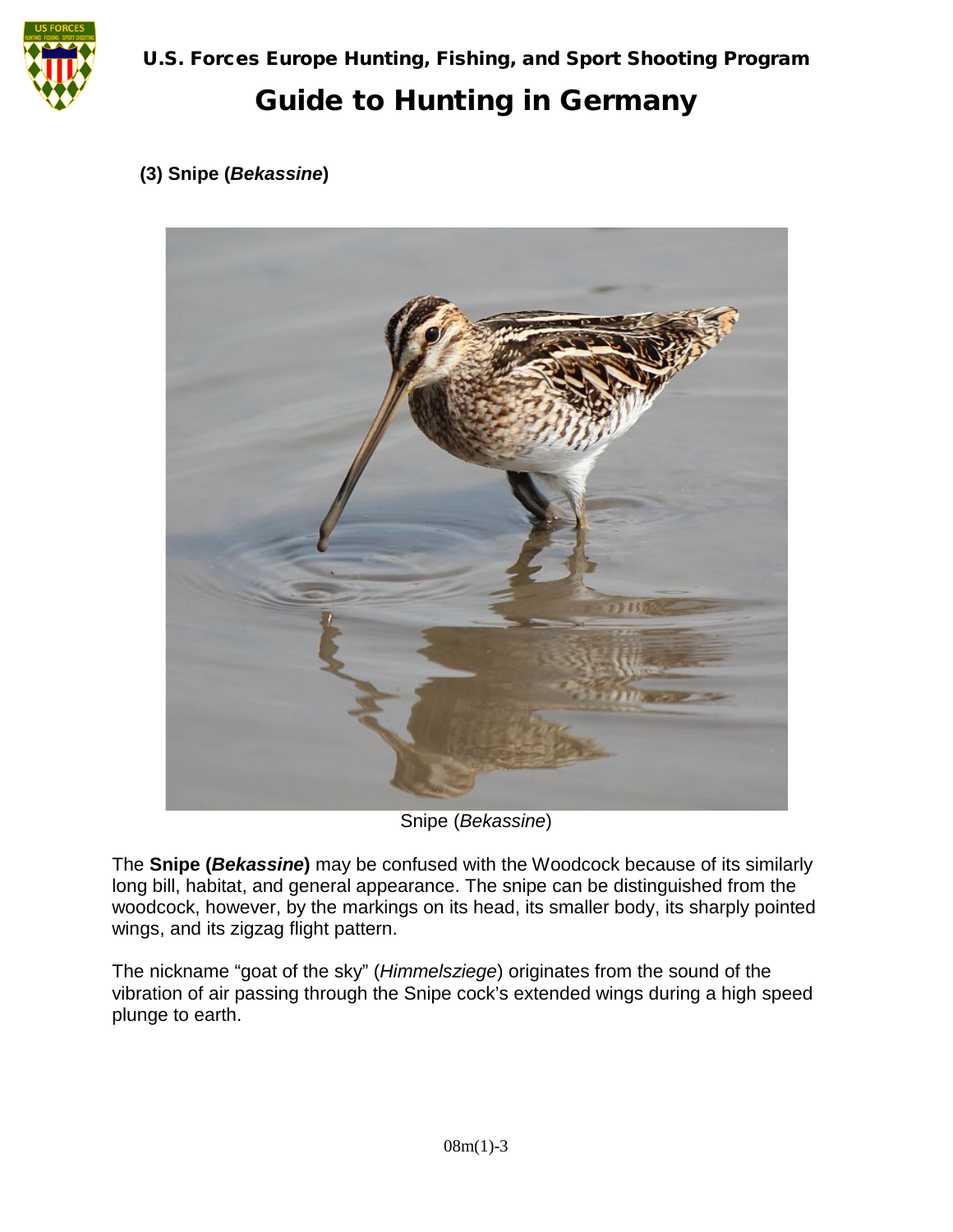

#### **(4) Capercaillie (***Auerhahn***)**



Capercaillie (*Auerhahn*) Male Cock (L) Female Hen (R) *Männlicher Hahn* (L) / *Weibliches Henne* (R)

The mature male **Capercaillie (Auerhahn)** weighs between 10 and 12 pounds. The tail is 12 to 13 inches long and consists of 16 feathers in a young cock and 18 to 20 in an old cock. The complete wingspan is about 50 inches. The hen (*Auerhenne*) is about one-third smaller than the cock.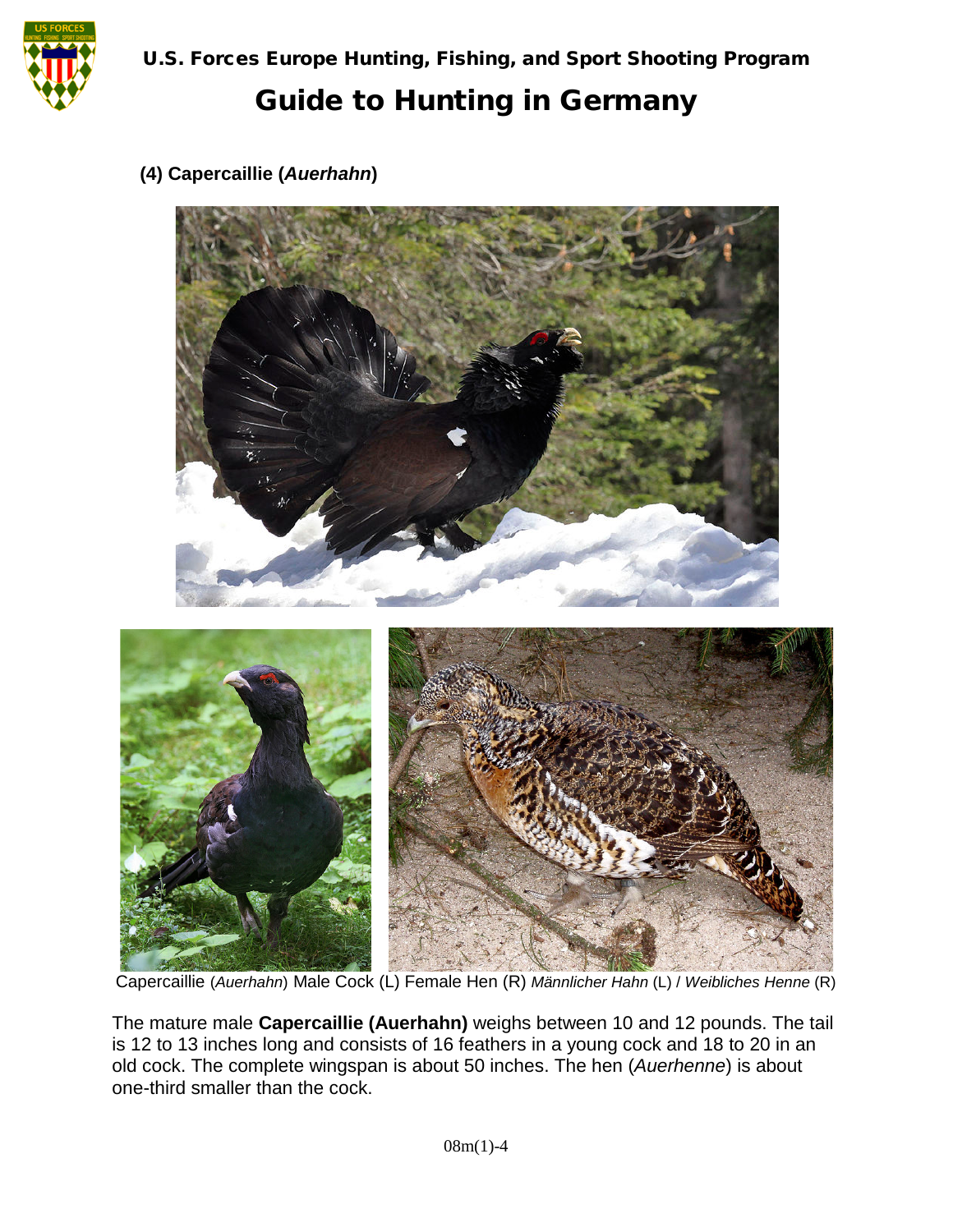

U.S. Forces Europe Hunting, Fishing, and Sport Shooting Program

### Guide to Hunting in Germany

In Germany, Capercaillies inhabit hilly or mountainous, densely forested areas in the Alps, *Schwarzwald*, *Odenwald*, and *Spessart*. These birds favor remote pine forests with undergrowth and blueberries. Capercaillies eat a variety of food (for example, buds, leaves, pine needles, berries, insects, grasses). They eat grit, which serves as a necessary digestive aid.

There is no open season for the Capercaillie in Germany, but they are hunted in Austria.



#### **(5) Black Grouse (***Birkhahn***)**

Black Grouse (*Birkhahn*) Bibliothëque nationale de France

An old male **Black Grouse (***Birkhahn***)** weighs about 3 ½ pounds, attains a length of about 24 inches, and has a wingspan of about 37 inches.

The lyre-shaped tail is about 8 inches long, and the tail feathers are sharply curled (*Stoss*). The hen is about 1/3 smaller than the cock, and, although its tail is also lyreshaped, the tail feathers do not curl.

The favorite places of *Birkwild* are large heather areas with birch trees and on moors among blueberry bushes *Birkwild* do not like dense forests and, if found in the mountains, will often be near the upper tree line.

*Birkwild* eat young buds, leaves, berries, insects, grass, and other plants. The Birkwild eat grit to aid digestion.